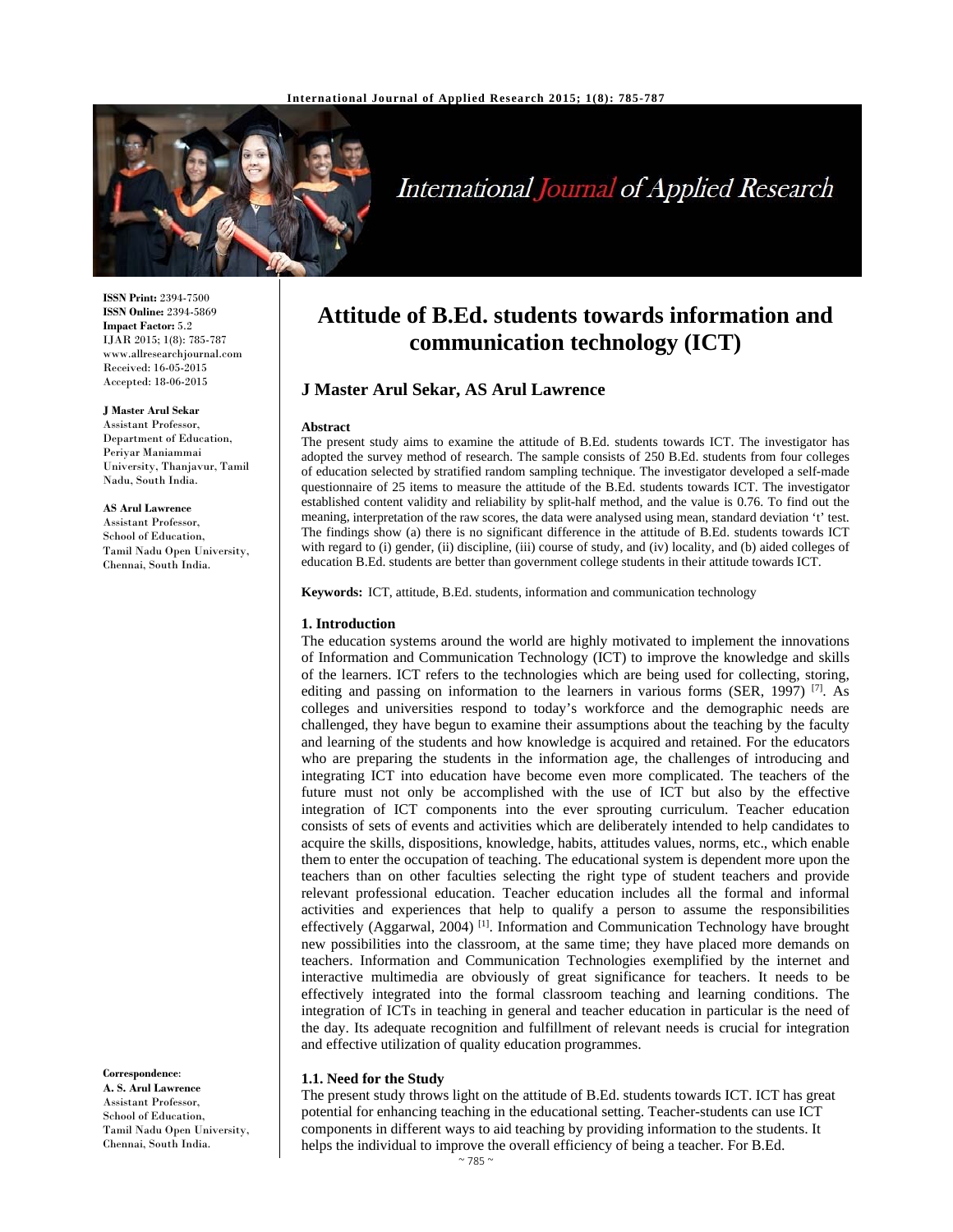Trainees who have not developed favourable attitude towards ICT as an instructional technology, its adoption in the teaching learning process would not have given fruitful results. ICT helps the teachers to appreciate and adopt emerging ICT and the related innovative practices in the instructional perspectives. It is generally observed that a teacher with training becomes more mature and confident to perform his task more efficiently (Tariq *et al*., 2012) [9]. It is very obvious that it tells upon the nature and the quality of the training and practices a student teacher gets. Good expertise and the polished skill of a student teacher is reflected on the students and the quality of the education they get. From the present day Information and Communication Technology point of view, exposure of student teachers to different components of ICT and their application aspects with special reference to educational technology would ensure not only the required skills and competencies, but also make them to imbibe desirable attitude and love for the profession. So to say, "To see in order to foresee and to foresee in order to gain power" is a sound advice to the prospective student teachers. Thereby the significance of the present study is felt by the investigator probing into the attitude of B.Ed., trainees towards ICT.

### **1.2. Objective**

 To find out whether there is any significant difference in the attitude of B.Ed. students towards ICT with regard to certain demographic variables – (i) gender, (ii) discipline, (iii) course of study, (iv) locality and (v) type of school.

## **1.3. Null Hypothesis**

- There is no significant difference in the attitude of B.Ed. students towards ICT with regard to
- (i) gender,
- (ii) discipline,
- (iii) course of study,
- (iv) locality and
- (v) Type of school.

## **1.4. Operational Definitions of the Key Terms**

- *Attitude* is a predisposition or a tendency to respond favourably or unfavourably towards a designated class of stimuli such as idea, object, person, or situation, here it is towards ICT (Lawrence, 2012, p.39)  $[6]$ .
- *B.Ed. Students* The students studying their B.Ed. degree programme after completion of their UG/PG degree through regular mode in Colleges of Education which are affiliated to Tamil Nadu Teacher Education University.
- *ICT* stands for information and communication technologies and are defined, for the purposes of this primer, as a diverse set of technological tools and resources used to communicate, and to create, disseminate, store, and manage information in the field of education. (Wikipedia)

## **2. Methods and Procedures**

The investigator has adopted the survey method of research, to study the attitude of B.Ed. students towards ICT. The present study consists of 250 B.Ed. students from four colleges of education selected by stratified random sampling technique. The investigator developed a self-made questionnaire of 25 items to measure the attitude of the B.Ed.

students towards ICT. The investigator established content validity and reliability by split-half method, and the value is 0.76. To find out the meaning, interpretation of the raw scores, the data were analysed using mean, standard deviation's' test.

## **3. Data Analysis**

**3.1.** *H<sub>0</sub>***1:** There is no significant difference in the attitude of B.Ed. students towards ICT with regard to gender

**Table 1:** Difference in the Attitude of B.Ed. Students towards ICT with regard to Gender

| Gender |     | Mean  | S.D   | $^{6+}$<br>value | Remarks at 0.05<br>level |
|--------|-----|-------|-------|------------------|--------------------------|
| Men    | 91  | 89.74 | 10.61 | 0.16             | Not Significant          |
| Women  | 159 | 89.51 | 10.35 |                  |                          |

It is learnt from the table that there is no significant difference between men and women B.Ed. students in their attitude towards ICT as the calculated 't' value 0.16 is less than the table value 1.96 at 5% level of significance. Hence the null hypothesis is accepted.

**3.2.** *H0***2:** There is no significant difference in the attitude of B.Ed. students towards ICT with regard to discipline.

**Table 2:** Difference in the Attitude of B.Ed. Students towards ICT with regard to Discipline

| <b>Discipline</b><br>of study | N   | Mean  | S.D   | 4 <sup>2</sup><br>value | Remarks at 0.05<br>level |
|-------------------------------|-----|-------|-------|-------------------------|--------------------------|
| Science                       | 141 | 88.91 | 9.47  | 1.15                    | Not Significant          |
| Arts                          | 109 | 90.48 | 11.53 |                         |                          |

It is inferred from the table that there is no significant difference between the science and arts B.Ed. students in their attitude towards ICT. Since the calculated 't' value 1.15 is less than the table value 1.96 at 5% level of significance. Hence the null hypothesis is accepted.

**3.3.** *H0***3:** There is no significant difference in the attitude of B.Ed. students towards ICT with regard to course of study

**Table 3:** Difference in the Attitude of B.Ed. Students towards ICT with regard to Course of Study

| <b>Course</b><br>of Study | N   | <b>Mean</b> | S.D  | $^{\circ}$<br>value | <b>Remarks at 0.05</b><br>level |
|---------------------------|-----|-------------|------|---------------------|---------------------------------|
| UG                        | 167 | 89.02       | 1.05 | 1.32                |                                 |
| РG                        | 83  | 90.75       |      |                     | Not Significant                 |

It is clearly understood from the table that there is no significant difference between UG and PG B.Ed. students in their attitude towards ICT as the calculated 't' value 1.32 is less than the table value 1.96 at 5% level of significance. Hence the null hypothesis is accepted.

**3.4.** *H<sub>0</sub>*4: There is no significant difference in the attitude of B.Ed. students towards ICT with regard to locality

**Table 4:** Difference in the Attitude of B.Ed. Students towards ICT with regard to Locality

| Locality | N   | Mean  | S.D.  | $\ddot{\bullet}$<br>value | Remarks at 0.05<br>level |
|----------|-----|-------|-------|---------------------------|--------------------------|
| Urban    |     | 90.59 | 10.62 | 1.34                      | Not Significant          |
| Rural    | 139 | 88.80 | 10.24 |                           |                          |